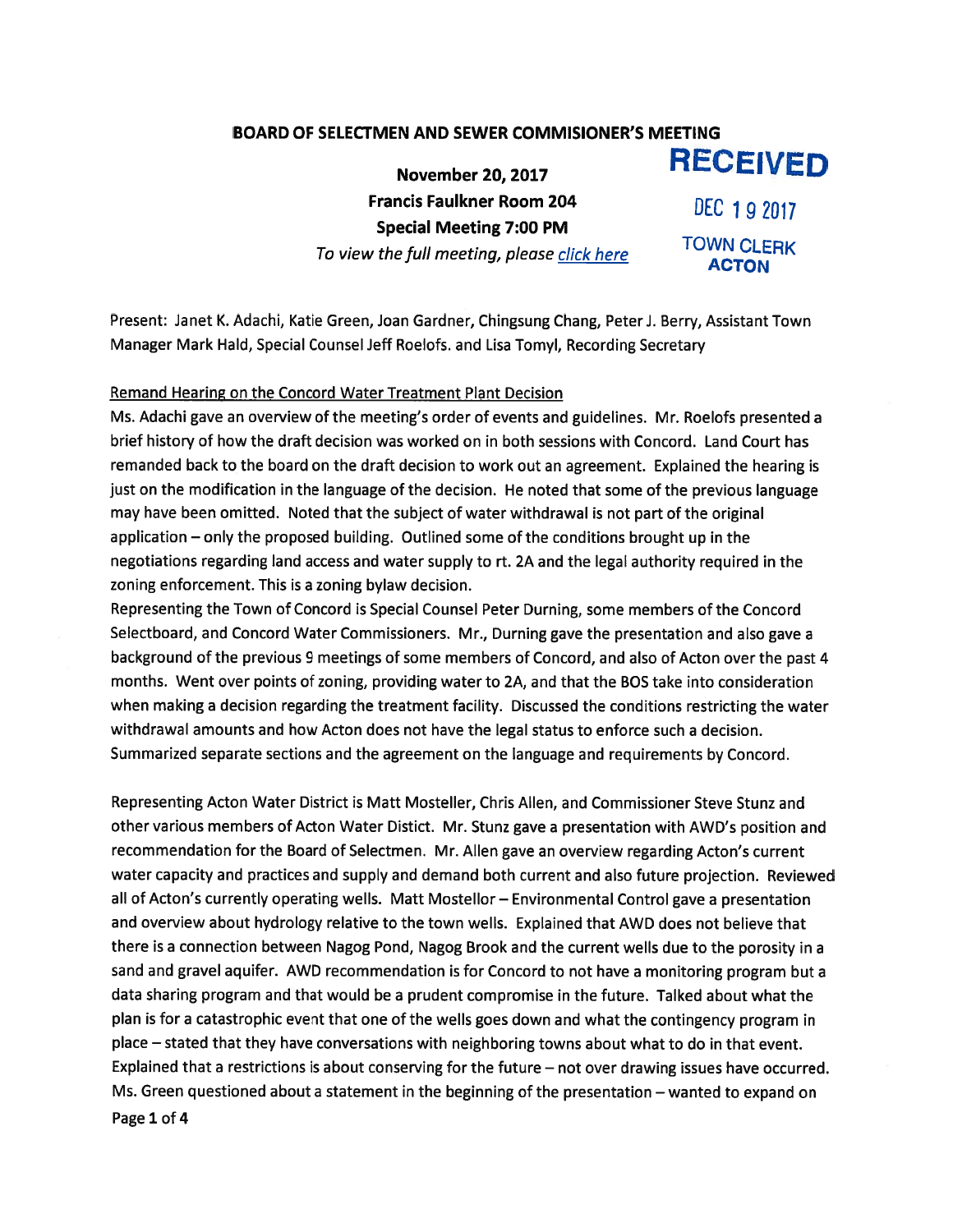the Planning/building/zoning and AWD role — Mr. Stunz stated that they don't have anything to do with zoning. Also questioned if there is <sup>a</sup> formal system on the data on the current water level withdrawl that is available for the public — Mr. Mosteller stated he didn't know of any formal data, but more so in conversation with Concord. Mr. Berry asked about the withdrawal for Quail Ridge and is it is still <sup>a</sup> 100 MGD or has it reduced. Mr. Mostellar stated he believes that it has reduced since the reduction of the golf course. Mr. Berry asked about Mr. Mostellar worked for Concord water and there are 2 intake pipes and if Concord intends to WD 1.2 MGD

Mr. Chang asked where the location of the USGS and how that may impacted by its location — located north of Nagog Brook and has no bearing. Senator Jamie Eldridge, 264 Arlington St. spoke as <sup>a</sup> resident of Acton regarding the amended decision. Concerned regarding climate change and drought conditions. Frustrated about water managemen<sup>t</sup> act from the 1980's. Hope BOS and residents understand the water districts are working to oppose the water managemen<sup>t</sup> act. Hopes the BOS consider the current condition and the state of the state.

Carolyn Kiely, Quail Ridge, gave an oral presentation regarding the amended decision, urging the BOS to consider denial of the decision and SPSP application. Mentioned how it is <sup>a</sup> zoning permit. Suggested that Concord choose the 100% green renewable energy as in Acton Power Choice and made suggestions to the Board about amending the provisions of the decision. Ask Carolyn for <sup>a</sup> copy of her written testimony.

Robert Sekuler, <sup>17</sup> Parkland Lane — spoke on procedural points — mentioned paragrap<sup>h</sup> 3.2.16 states that after the hearing the Board can change the decision can there be change without <sup>a</sup> public hearing feels that is very disturbing and hopes that language is incorrect. Is requesting that the Board follows the December  $15<sup>th</sup>$  deadline instead of the November  $27<sup>th</sup>$  deadline.

Barry Elkin, Skyline Drive — agree with Carolyn Kiely — section 3.3.6 prohibits delivery — limits Concord's responsibility for its vendors being informed about the delivery restriction requirements. Concerned that Concord will not follow through with the decision requirement and recommends the section be restored back to the original wording of the decision. Also section 3.3.10.

Dr. Peter Shanahan, OARS, 128 Nonset Path — summarized <sup>a</sup> letter from the Director of OARS. Gave <sup>a</sup> summary about water temp in stream and rivers — talked about ground water that hits warm pavements runs off into the river and streams affecting many different fish species. Also about lowering elevation for the pond will result in less cold water flowing into the pond. OARS recommends the BOS to include the requirement of water/stream monitoring into the language of the decision. Mr. Berry questioned about his suggestion about monitoring the streams and brooks vs. what is listed in the decision. Asked if he reviewed the environmental impact repor<sup>t</sup> related to this permit -

Ms. Adachi wanted clarification on the actual daily withdrawal amounts and what the lower level intake is. Alan Cathcart gave <sup>a</sup> brief explanation that the whole purpose of the project is to improve the quality of drinking water — that is the main goal. Dewatering does not serve any purpose. Peak withdrawals is 1.5 MGD per day — average day is about the quality and quantity available. Only intention is the 1.5 on <sup>a</sup> max not to be utilized for <sup>a</sup> daily draw amount. More like 800 <sup>K</sup> GPD. Kim Kastens  $-$  gave a presentation listing documentation against the construction of a new water treatment plant. Presented historic water withdrawal records from the Town of Concord. Ms. Adachi questioned about the finding of the scientist about the projections at 1.5 MGD — she stated that in the Page 2 of 4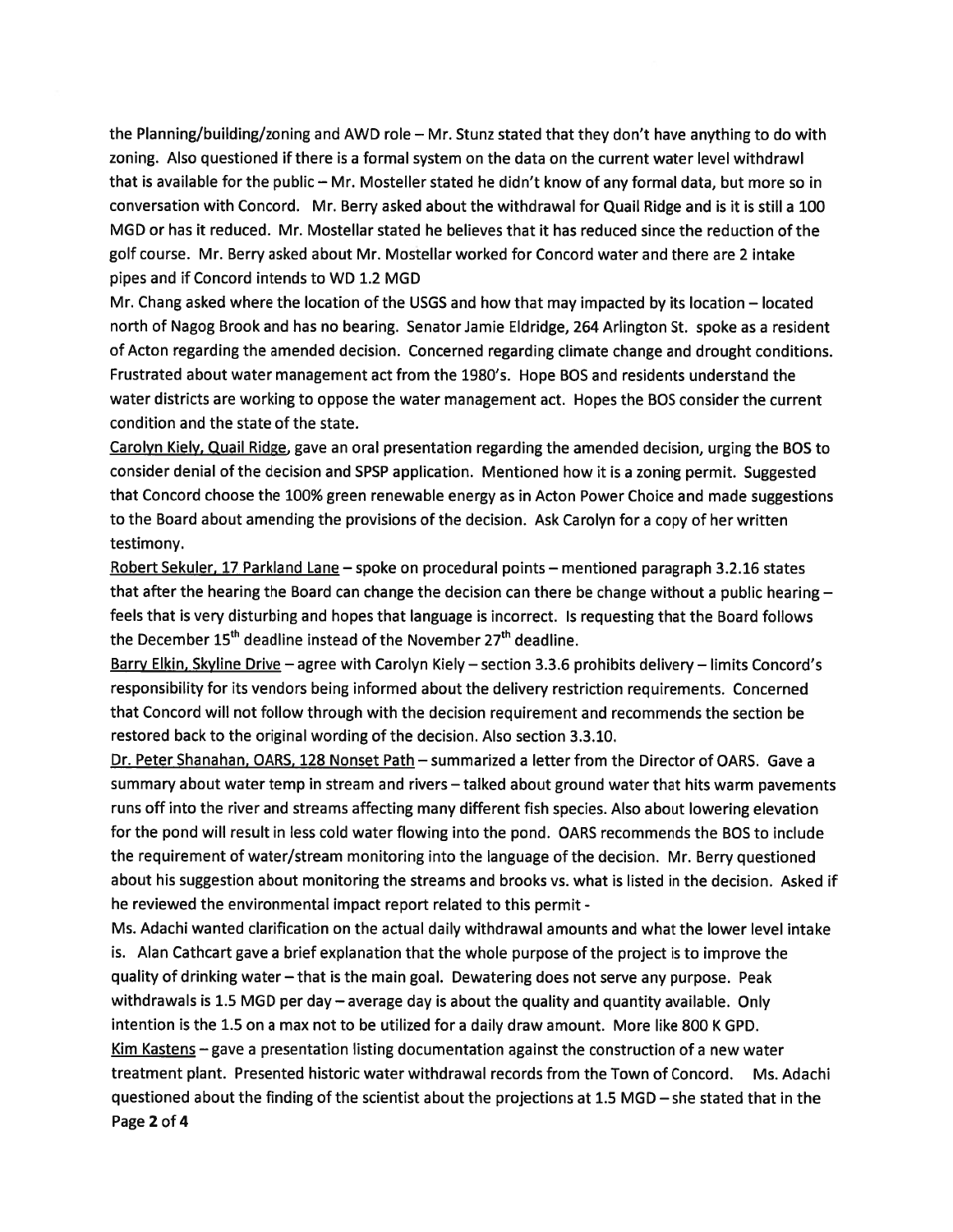drought record <sup>a</sup> draw rate of 1.5 MGD the data was based on the drought of the 1960's the reservoir would have failed but only temporarily. No other projections that were done based on other withdrawl rates (.86-1.0). Alan Cathcart — asked about the date of the document (2011) he summarized and followed up Kim's presentation.

Lucy Kerchner, Barker Pond — gave <sup>a</sup> presentation regarding the double intake pipe.

Jim Snyder-Grant, 16 Half Moon Hill — Spoke on behalf Green Acton — urges BOS to vote no on the treatment facility citing that it does not follow the 2020 Master Plan. Read from <sup>a</sup> statement and urged the BOS ge<sup>t</sup> into conversations with Littleton and Concord for future usage.

Steve Long — works at the state level on water managemen<sup>t</sup> act.

Ron Beck, - submitted a written statement and hopes that the Board will have time to review it prior to making <sup>a</sup> decision. Gave background of his credentials and <sup>a</sup> summary of his written statement.

Requests to pu<sup>t</sup> in <sup>a</sup> requirement to have access to the land (owned by the Town of Concord).

Alan Fierce, Stow MA— requests to require monitoring

Malcolm something Parker Street — made <sup>a</sup> comment about Concord getting rights to Lincoln's Sandy Pond and that it took 10 years for Lincoln to be able to draw from Sandy Pond after <sup>a</sup> severe drought in the early 1900's.

Judy Gromwell, Parker Street — concerned about 1-4 dioxane and the threat to Acton's wells and would like to see Acton withdrawing from Nagog Pond

Kim Kastens – made comments about the Fairhaven case and the water management act.

Terra Friedrichs — commented on the pollution about the plume and our wells are overworked and stressed and need to know what the rate and the risk and how Acton needs Nagog Pond.

Chris Allen – addressed the dioxane issue – they have engaged other parts of town and the best access for Nagog pond is to purchase it from Concord after it was treated than build <sup>a</sup> large water treatment facility.

53 Skyline Drive — commented on the presentation of Concord. Every comments heard about environmental impact has come from Acton residents and not from Concord. Norm from Alcott Street —

Peter Durning, Concord Special Counsel – commented that there have been many other hearings that covered many aspects of environmental impact studies and have conformed to such requests.

Mr. Roelofs described to the BOS of 3 options — continue the hearing, keep it open and start deliberations, set <sup>a</sup> date later to deliberate while keeping the hearing open to have questions answered. Ms. Adachi approves to keep the hearing open and accep<sup>t</sup> any more information.

Ms. Green agrees to continue hearing only for information requested by BOS member and seek information as needed be but no additional public comment.

Mr. Chang needed clarification if the vote is to accep<sup>t</sup> the new modifications or all modifications in the decision.

Ms. Green move to continue to November 29, 2017 at 7:00 PM in 204 limiting comments for the 805, Mr. Chang second, all Ayes (5-0) Page 3 of <sup>4</sup>